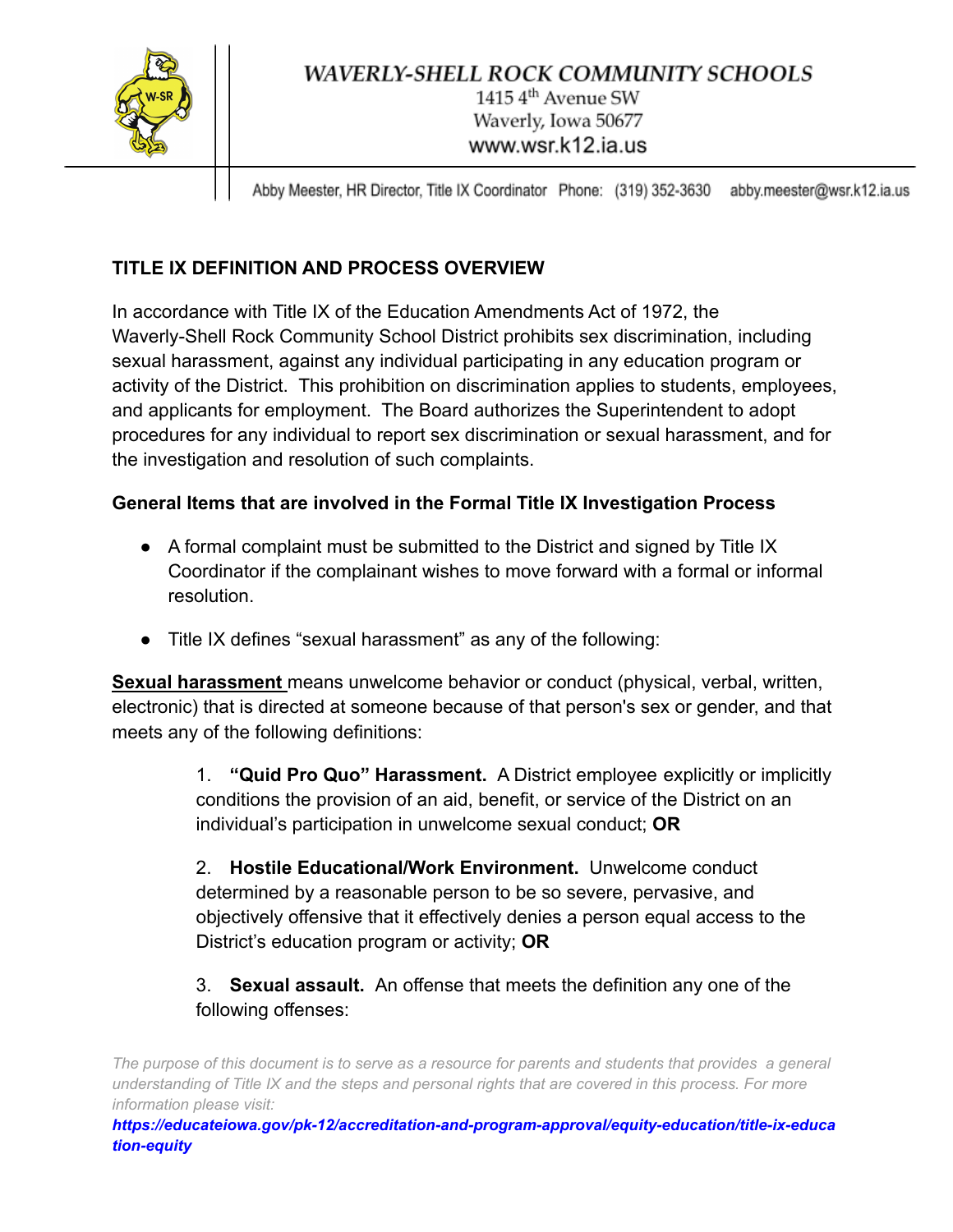- Rape: the penetration, no matter how slight, of the vagina or anus, with any body part or object, or oral penetration by a sex organ of another person without consent of the victim;
- Fondling: the touching of the private body parts of another person for the purpose of sexual gratification without consent of the victim;
- Incest: sexual intercourse between persons who are related to each other within the degrees wherein marriage is prohibited by law; or
- Statutory rape: sexual intercourse with a person who is under the statutory age of consent; **OR**

### 4. **Stalking:**

- Purposefully engaging in a course of conduct directed at a specific person ("target") that would cause a reasonable person to fear bodily injury to, or the death of, the target or a member of the target's immediate family;
- when the person ("stalker") knows or should know that the target will be placed in reasonable fear of bodily injury to, or the death of, the target or a member of the target's immediate family by the course of conduct; and
- the stalker's course of conduct induces fear in the target of bodily injury to, or the death of, the target or a member of the target's immediate family; **OR**

5. **Dating Violence:** violence committed by a person who is or has been in a social relationship of a romantic or intimate nature with the victim. The existence of such a relationship shall be determined based on a consideration of:

- The length of the relationship.
- The type of relationship.
- The frequency of interaction between the persons involved in the relationship; **OR**

6. **Domestic Violence:** any felony or misdemeanor crime of violence committed:

- By a current or former spouse or intimate partner of the victim;
- By a person with whom the victim shares a child in common;
- By a person who is cohabiting with, or has cohabited with, the victim as a spouse or intimate partner;

The purpose of this document is to serve as a resource for parents and students that provides a general understanding of Title IX and the steps and personal rights that are covered in this process. For more *information please visit:*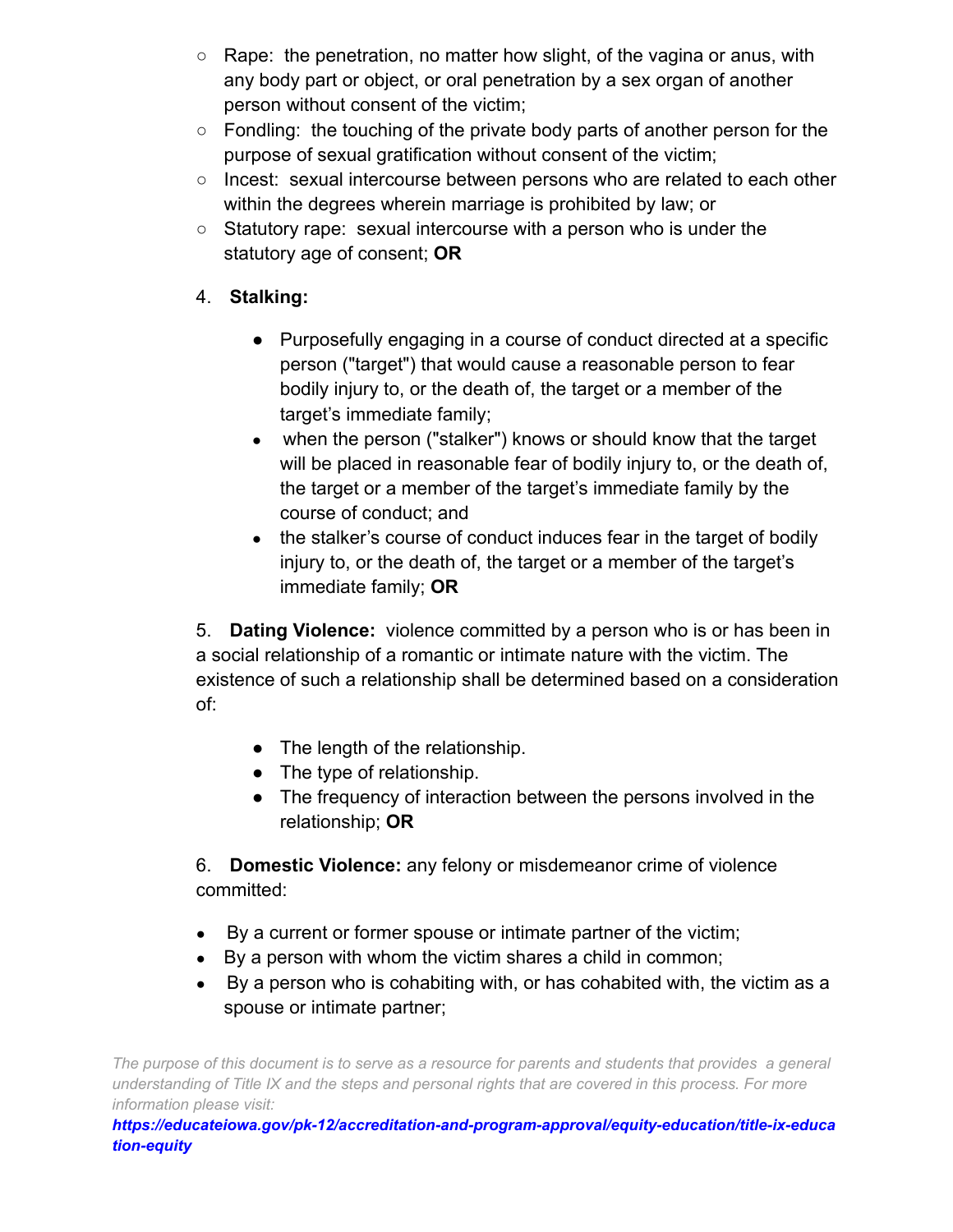- By a person similarly situated to a spouse of the victim under the domestic or family violence laws of the State of Iowa; or
- By any other person against an adult or youth victim who is protected from that person's acts under the domestic or family violence laws of the State of Iowa.

#### **Below are the items that are involved in the formal resolution process.**

- The process will include three stages, each conducted by an individual other than the Title IX Coordinator: Investigation, Decision Maker, and Appeal
- The District is required provide a 'Notice of Investigation' to all parties identifying:
	- identities of the parties involved in the incident;
	- the conduct alleged;
	- the date and location of the incident;
	- Respondent's entitlement to presumption of innocence;
	- The parties' rights to have an advisor of their choice at the party's expense, who may be an attorney;
	- The parties' rights to review and comment on the investigative evidence; and
	- $\circ$  The effects of making materially false statements in bad faith during the process
- The District is required to provide Notice of Interviews, Hearings, or Other Meetings
- The District is required to provide each party with copies of any evidence obtained by the Investigator that is directly related to the allegations in the complaint. Both parties would have the opportunity to submit a response to the evidence.
- The District will complete an Investigative Report that will be simultaneously distributed to both parties. The items included in the report will be: statements and interviews with the parties and any witnesses, and any documents, records, photographs, recordings, or other evidence obtained by the investigator.
- Following receipt of the Investigative Report, each party will have the opportunity to submit to the Decision Maker any relevant questions to be asked of the other party and/or witness, including those challenging the credibility of the party or witness. The Decision Maker will provide written responses to these questions to both parties.
- The District is required to provide a Written Determination Regarding Responsibility. This will include:

The purpose of this document is to serve as a resource for parents and students that provides a general understanding of Title IX and the steps and personal rights that are covered in this process. For more *information please visit:*